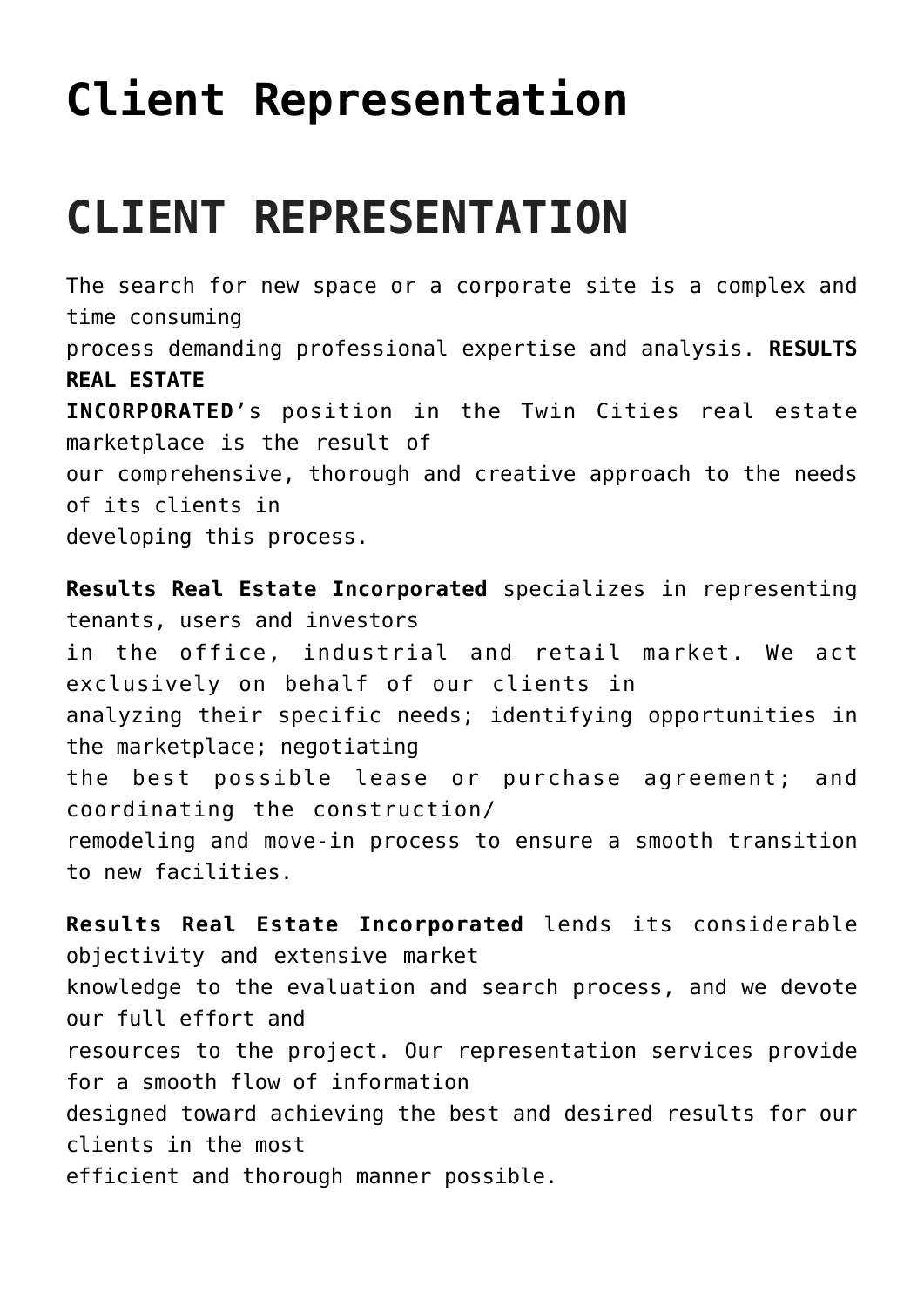## **SEVERAL VERY BASIC BUT IMPORTANT REASONS TO USE RESULTS REAL ESTATE INCORPORATED**

**FOR MOST OF YOUR REAL ESTATE NEEDS INCLUDE THE FOLLOWING:**

- 1. OBJECTIVITY. Results Real Estate Incorporated acts exclusively on behalf of its client, with no bias in its collection or presentation of information relevant to the location and selection process. We are able to weed out sales "hype" from useful information, and present a factual comparison of all viable alternatives.
- 2. SYSTEMATIC APPROACH. Through years of representation experience, Results Real Estate Incorporated has developed a thorough and organized approach to the process of identifying and satisfying client requirements. Our representation employs a step-by-step outline of the process, and provides a schedule for accomplishing identified goals coupled with a timetable for feedback and reporting sessions on specific dates throughout the project.
- 3. PRODUCT KNOWLEDGE. Results Real Estate Incorporated maintains a wealth of information regarding all available properties, including those proposed or under construction. Our market knowledge provides the client with the widest range of alternatives. Also, our attention to critical details of each project such as type of construction, building services, location, nearby amenities, and other factors assist the client in fine tuning its requirements.
- 4. KNOWLEDGE OF BUILDING OWNERS. A key factor often overlooked in the search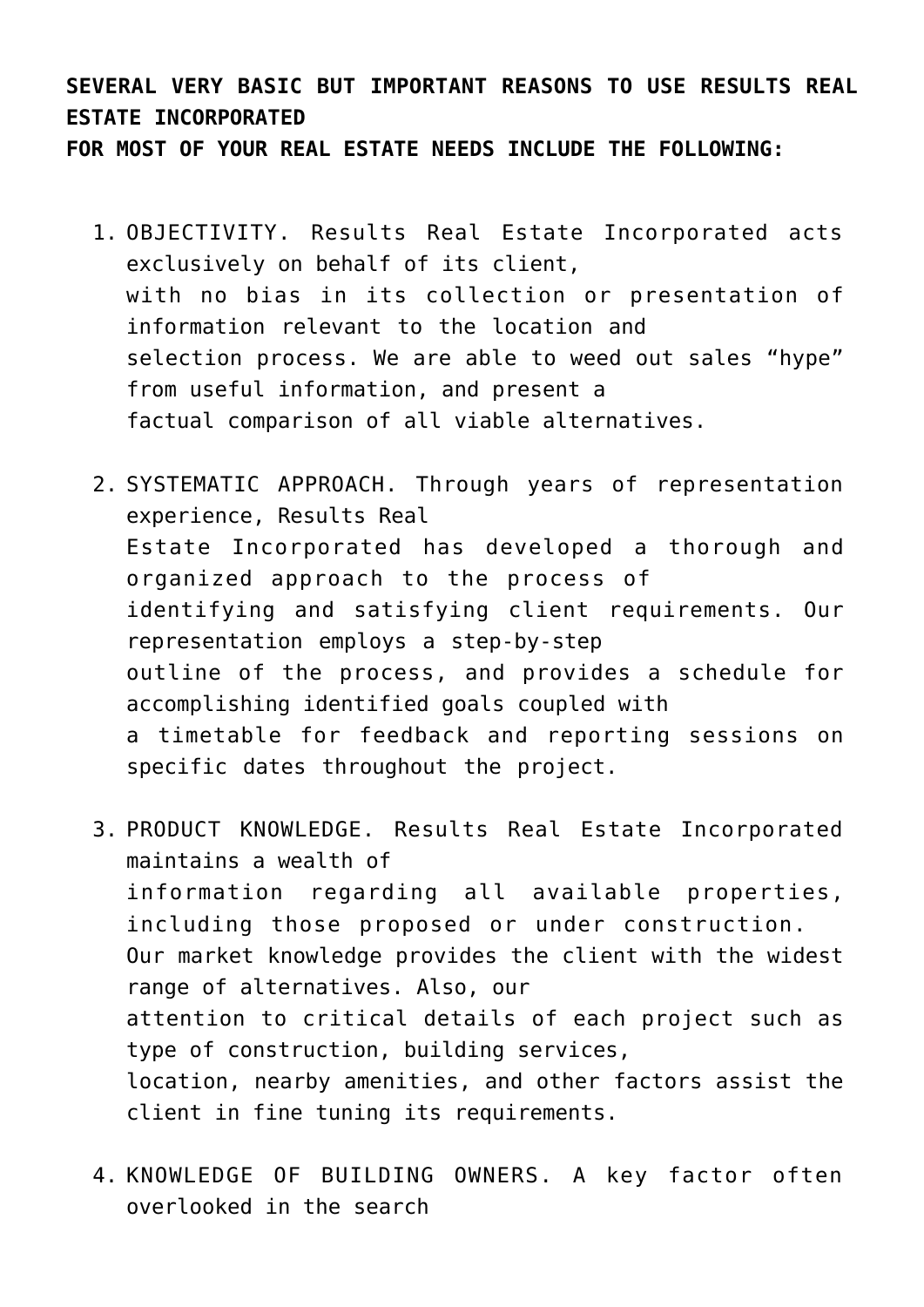for space or a corporate site is the building owner's reputation. Results Real Estate Incorporated can provide an objective opinion regarding each owner's financial strength, reputation, treatment of existing tenants, position in the market, and quality of management. We understand their method of operation from their point of view and advise our clients accordingly.

- 5. KNOWLEDGE OF EXTERNAL FACTORS AND TRENDS. Results Real Estate Incorporated strives to keep itself well-informed regarding the plans of city, county, and state government as they relate to zoning, traffic patterns, and other criteria important to location selection. Additionally, our knowledge of developer and user plans provides useful information regarding how and when specific areas of town will develop, as well as probable location of key customers and vendors within those areas. Lastly, in the past we were a database consultant to the Minneapolis Real Estate Journal providing information that other real estate companies purchase for their use.
- 6. NEGOTIATING SKILLS. Our history provides us with an incomparable base of expertise which is brought to bear in negotiating the financial and legal points of the final lease or purchase agreement. Further, our ongoing experience in the Twin Cities marketplace, our national contacts, and database system provides us with the most current knowledge of the true prices and/or incentives in the marketplace today. We use this information aggressively in obtaining the best deal possible for our clients.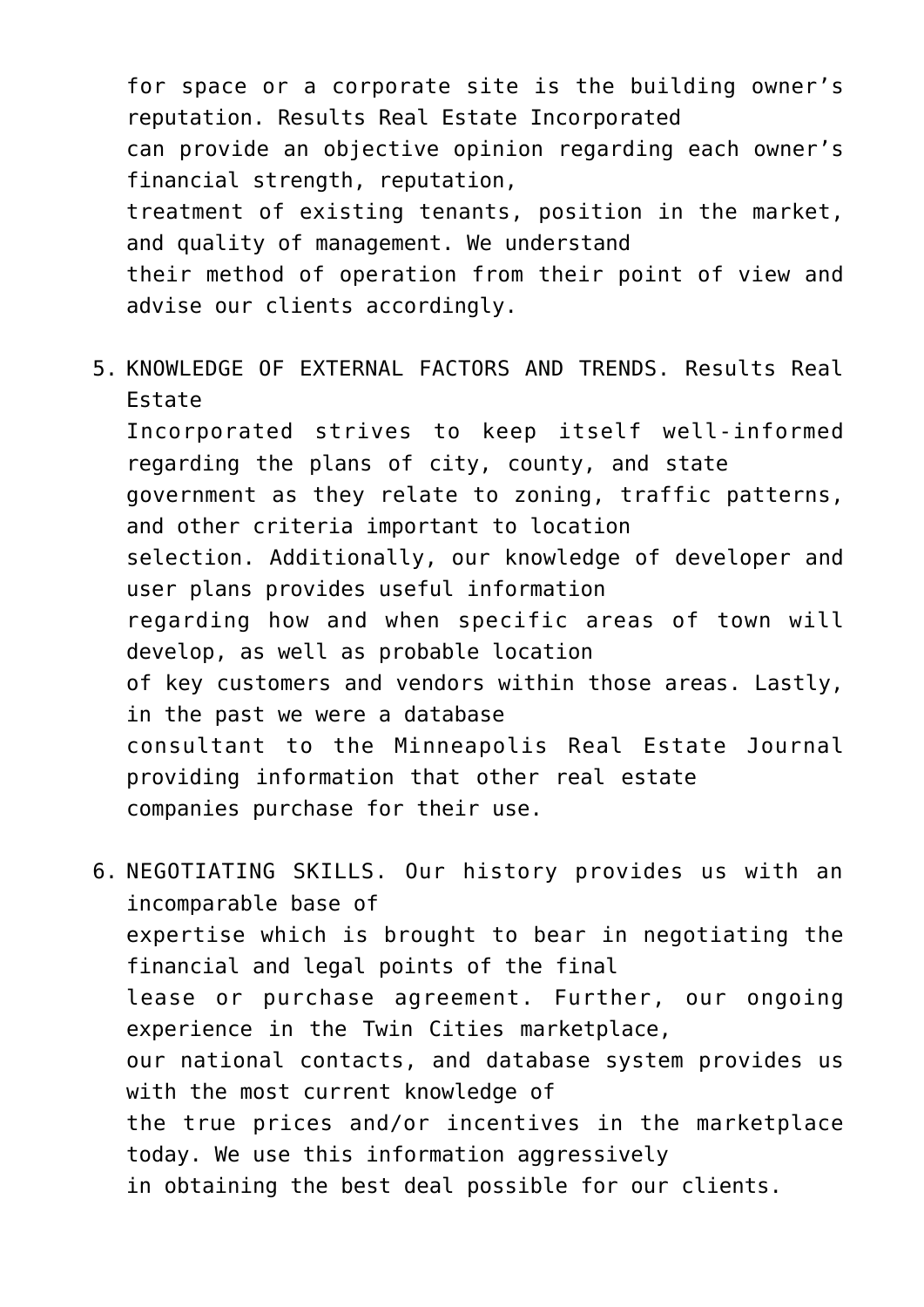- 7. NO EXPENSE TO THE CLIENT. The Twin Cities real estate market is characterized by heavy broker participation. Virtually all building owners readily cooperate with brokers, and all fees associated with the leasing and sale of property are incurred by the owners of the properties. All "In House" services outlined previously in this booklet are provided, in most instances, at no cost to our clients.
- 8. MINIMAL INCONVENIENCE TO THE CLIENT. Results Real Estate Incorporated assumes the role of the client in gathering and extracting pertinent information. All contact with outside brokers and building owners is handled by the representative, thus minimizing the time-consuming involvement of key client personnel in fielding calls, coordinating meetings, touring properties and so forth. Our representation service provides for an organized schedule of meetings with reports at the conclusion of each step of the process to keep decision makers apprised of relevant information in summary form, with in-depth support data as needed.
- 9. SERVICE ORIENTATION. Our aim is to provide the client with the most in-depth and comprehensive service and analysis in the business. In addition to being aggressive dealmakers, we pride ourselves on providing full consultative services. Our objective is to become an extension of your firm, providing you with the expertise, analysis and alternatives you need to make the best commercial real estate decision.